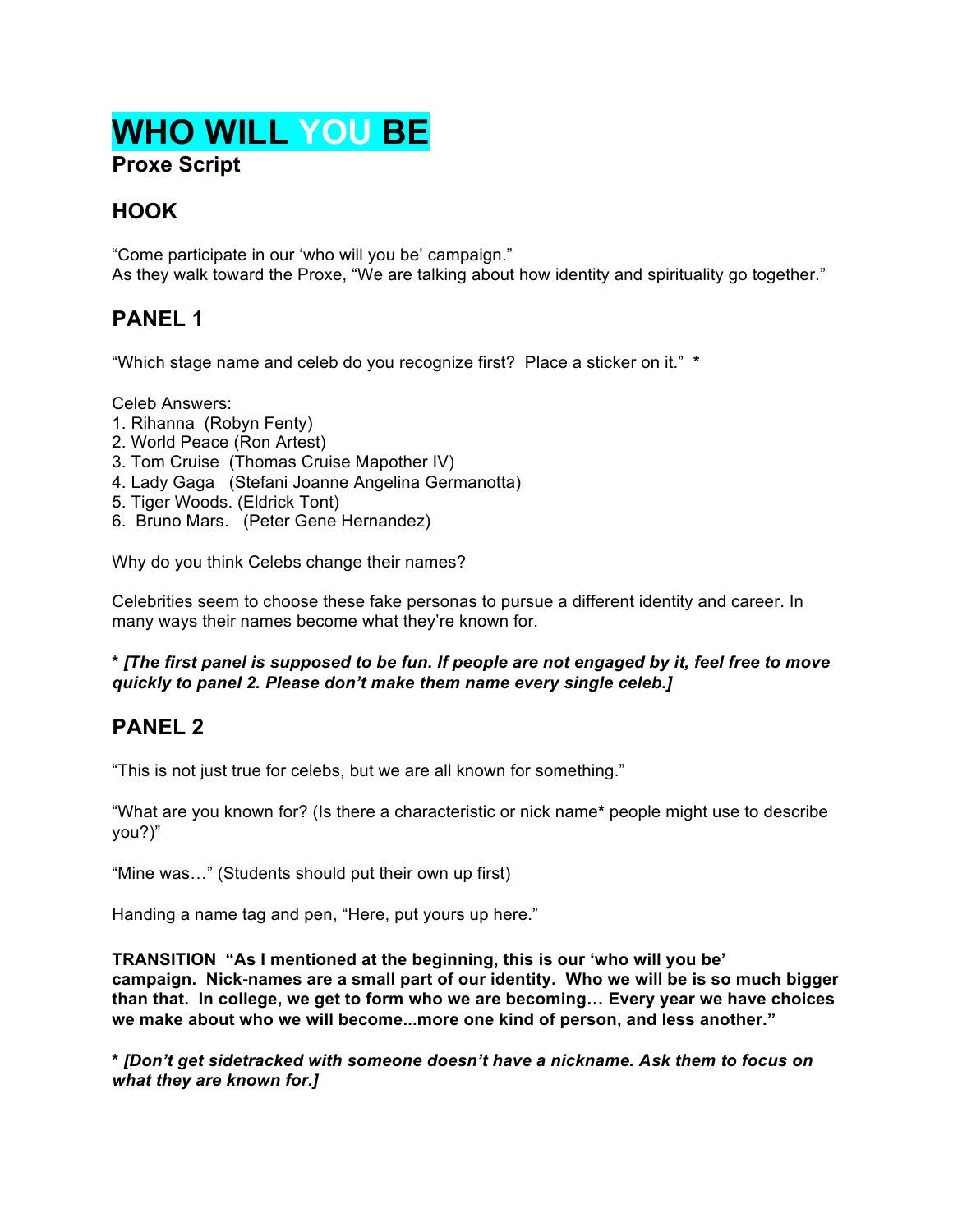### **PANEL 3**

"How about you? If you could pick one area in your life that you would be more of and less of, which would you vote for?"

These choices to be more of one thing and less of another can be difficult.

I'm with InterVarsity Christian Fellowship, and we think that God gets involved in these choices and who we are becoming.

Have you ever considered how God might play a role in our identity?

**Here is a great story that Jesus tells about a guy who is on a journey of answering our question "who he will be." Check it out.**

#### **PANEL 4**

*The son said to his father, "I wish you were dead. I'm becoming my own man. Give me my money." The father gave him his whole inheritance. He left and partied like a rock star, squandering everything. When it ran out, he got hungry. So he got a job slopping pigs, and he hated it. One day he came to his senses, "I could go home to my dad and say, 'I know I can't be your son anymore. Can I come back as a servant?" So he set off. But while he was still far away, his father spotted him. Filled with love and compassion, he sprinted to his son, embraced him, and kissed him.The son said, "Make me your servant." The father said, 'Quick! Bring my best clothes, kill the fatted calf and reinstate him as my son. My son who was dead is alive again, he was lost and today is home.* 

Jesus told this story to describe what God is like. What do you think about the father figure in this story?

Would you be interested in being close to a God like this and letting him help shape your identity?

Can I share with you how that's possible?

#### **CLEAR NEXT STEPS TO OFFER**

- · 4 circles. modified to fit the father/son story.
- · Your personal testimony.
- · Invite to an event and fill out a card.

#### SUPPLIES NEEDED FOR THE CAMPAIGN

- 1. Name tags for second panel and to hand out in crowd.
- 2. Dots to vote.
- 3. Sharpies for name tags. Super thick sharpies to write on t-shirts